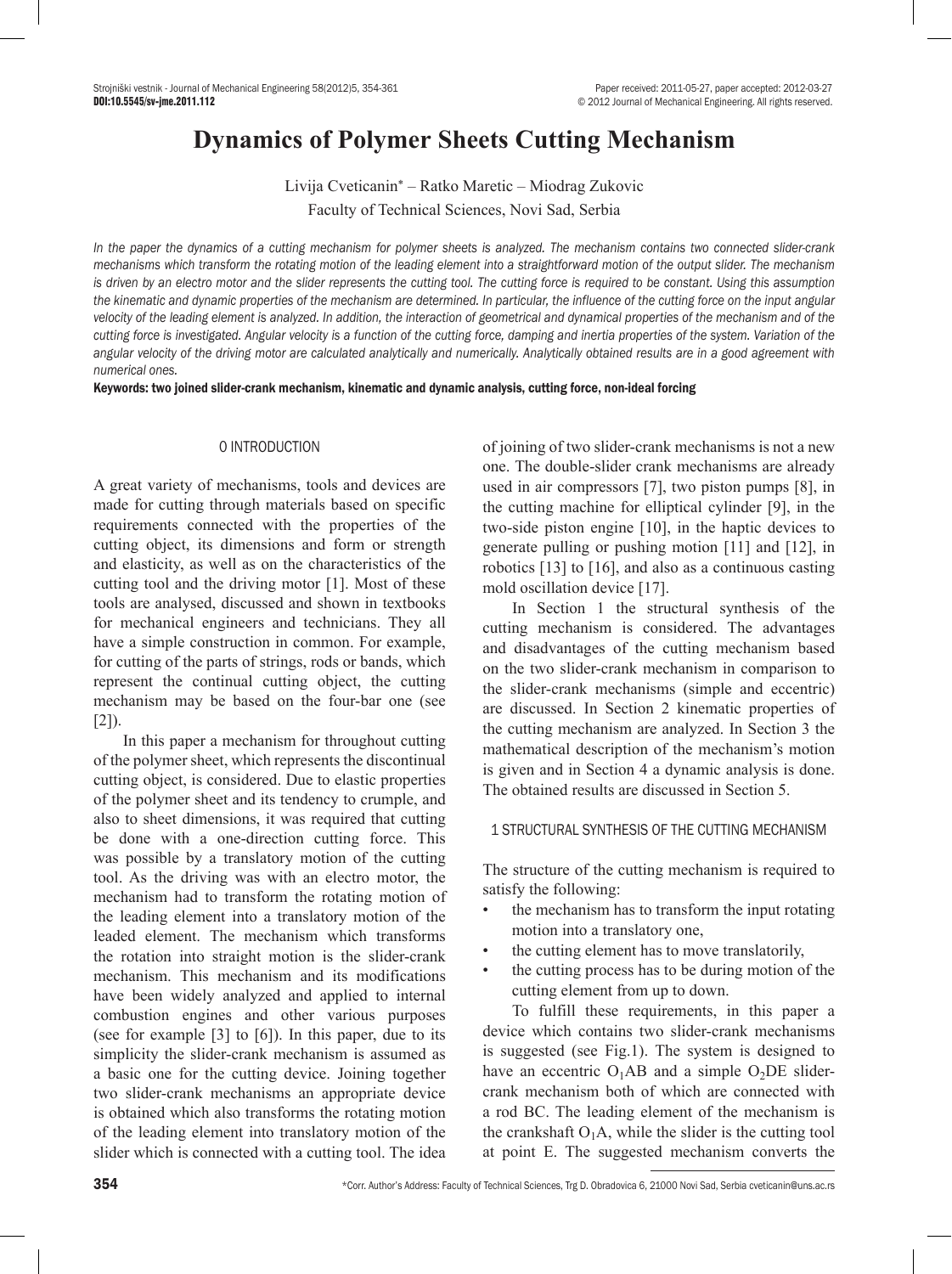rotating motion of the crankshaft  $O_1A$  into a straightline motion of the slider E.

The mechanism has the following elements:  $O_1A$  $= a, AB = b, BC = c, O_2C = r, O_2D = g, DE = h.$ 



Fig. 1. *Model of the cutting mechanism*

From Fig.1 the position of the slider B of the eccentric slider-crank mechanism  $O_1AB$  (see Fig. 1) is given with the coordinates:

$$
x_B = a\cos\varphi + b\cos\theta \equiv l\,,\tag{1}
$$

$$
y_B = -a \sin\varphi + b \sin\theta. \tag{2}
$$

Eliminating  $\theta$  in Eqs. (1) and (2) the position of the slider B as a function of the leading angle *φ* is obtained:

$$
y_B = -a\sin\varphi + b\sqrt{1 - \left(\frac{l - a\cos\varphi}{b}\right)^2}.
$$
 (3)

For the simple slider-crank mechanism  $O<sub>2</sub>DE$ (see Fig. 1) the translatory motion of the slider is described as:

$$
y_E = g \cos\gamma + h \cos\gamma \tag{4}
$$

where the relation between the angles  $\gamma$  and  $\psi$  is given with the expression:

$$
g \sin \gamma = h \sin \gamma . \tag{1}
$$

Substituting Eq. (5) into Eq. (4) the following is obtained:

$$
y_E = g \cos \gamma + h \sqrt{1 - \frac{g^2}{h^2}} + \frac{g^2}{h^2} \cos^2 \gamma, \qquad (6)
$$

which describes the position of the slider E as a function of the leading angle *γ* of the slider-crank mechanism  $O<sub>2</sub>DE$ .

Let us make a connection between these two slider-crank mechanisms. Due to the fact that after the connection with the rod BC the two slider-crank mechanism remains an one-degree-of-freedom system (as it was the case for the simple and eccentric slidercrank mechanisms), the relation between the position of the slider E and leading angle *φ* of the crankshaft O1A needs to be determined.

From Fig. 1 it is evident that the position of the slider E in the coordinate system  $xO_1y$  is:

$$
y = p + y_E. \tag{7}
$$

Moreover,

$$
w = c \cos\chi + r \sin\gamma \,. \tag{8}
$$

$$
y_B + c \sin \chi = p + r \cos \gamma \,. \tag{9}
$$

Eliminating  $\chi$  in Eqs. (8) and (9) the  $y_B - \gamma$  i.e., *φ–γ* expression is obtained as:

$$
(c2 - w2 - r2 - (p - yB)2 - 2r (p - yB) cos\gamma)2 =
$$
  
= 4w<sup>2</sup> r<sup>2</sup> (1 - cos<sup>2</sup> \gamma), (10)

i.e.,

$$
A_2 \cos^2 \gamma - A_1 \cos \gamma + A_0 = 0 , \qquad (11)
$$

where

$$
A = c2 - w2 - r2 - (p - yB)2, A0 = A2 - 4 w2 r2,A1 = 4 A r (p - yB), A2 = 4 r2 ((p - yB)2 + w2), (12)
$$

and  $p$  is a constant distance between fixed points  $O<sub>1</sub>$ and  $O_2$  in *y* direction. Solving the quadratic equation (11) for cos*γ* and substituting into Eqs. (7) with (6), the *y–φ* relation follows.

## 1.1 Comparison of the Simple, Eccentric and Two Slider-Crank Mechanisms

In Fig. 2 the displacement-angle relations for: a) simple  $(Eq. (6))$ , b) eccentric  $(Eq. (3))$  and c) two slider-crank (Eq. (7)) mechanisms are plotted. It is assumed that for the simple and eccentric slidercrank mechanism the length of the leading shaft (0.8 m) and of the connecting rod (0.32 m) are equal for both mechanisms and the eccentricity is 0.20 m. The dimensions of the two joined slider-crank mechanisms in m are: *a =* 0.8*, b =* 0.32*, c =* 0.14*, r =* 0.20*, g =*  0.24*, h* = 0.18*, l* = 0.20*, p* = 0.12*, w* = 0.16 and the cutting depth is  $\delta = 0.12$ . In our consideration the common assumption used for comparing the three mechanisms is that the cutting depth has to be equal and the cutting angle is calculated from the lowest position of the slider. In Fig. 2 the full line indicates the motion of the slider in the sheet (where the shaded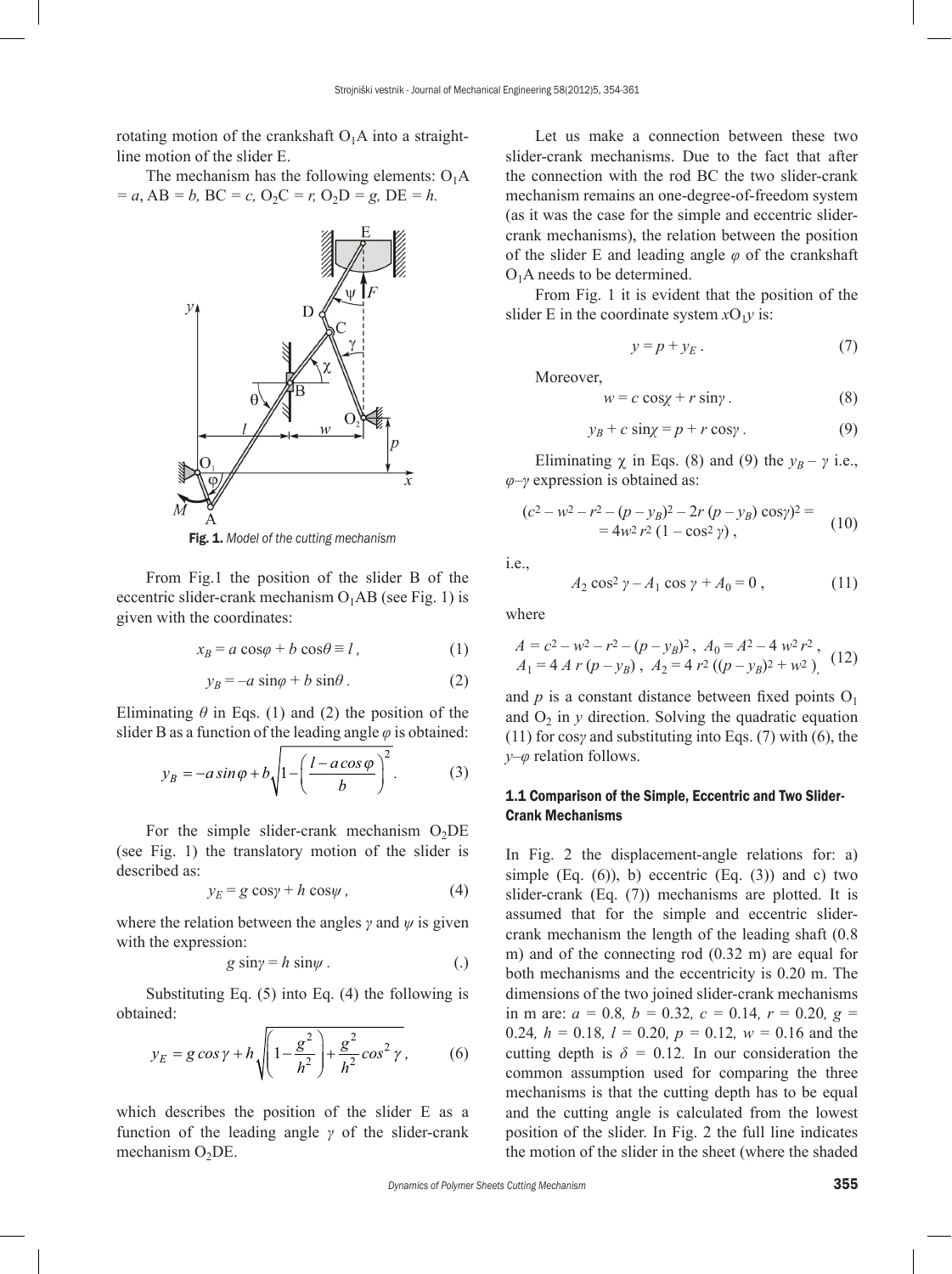area is for cutting) and the dotted line shows the motion of the slider out of the sheet. Comparing the diagrams in Fig. 2, it can be concluded:

- Cutting takes longer with the simple and eccentric slider-crank mechanism than with the two joined slider-crank mechanism.
- The interval in which the slider (cutting tool) is above the cutting object is much longer for the two joined slider-crank mechanism than for the simple and eccentric one. During this period the manipulation with the cutting sheet may be completed. This, however, is not the case for the simple and eccentric slider-crank mechanisms. Namely, the 'resting' period for the simple and eccentric slider-crank mechanisms is extremely short and does not give the opportunity to finish the manipulation with the sheet: setting and its removing from the machine.



Fig. 2. *y–φ diagrams for a) simple slider-crank mechanism, b) eccentric slider-crank mechanism, c) two-joined slider-crank mechanism (shaded area-cutting, dotted line-slider in the sheet, full line-slider out of sheet)*

It is the reason that the joined two-slider-crank mechanism is introduced and assumed for the cutting process. During one period of motion of the twojoined slider-crank mechanism the manipulation with the polymer sheet and also the cutting proces is possible to be finished.

#### 2 KINEMATICS OF THE CUTTING MECHANISM

Let us determine the velocity  $v_E$  of the cutting tool as a function of the angular velocity  $\dot{\varphi}$  of the leading crankshaft. Using the relations Eqs. (6) and (7) the velocity of the cutting tool is:

$$
v_E \equiv \dot{y} = -\dot{\gamma} \frac{gy_E \sin \gamma}{y_E - g \cos \gamma}.
$$
 (13)

The time derivative of (10) gives  $\dot{\gamma}(\dot{y}_B)$  as:

$$
\dot{\gamma} r \left( w \cos \gamma - (p - y_B) \sin \gamma \right) =
$$
\n
$$
= (p - y_B + r \cos \gamma) \dot{y}_B,
$$
\n(14)

where according to Eq. (3)

$$
\dot{y}_B = -a\dot{\phi}\frac{y_B\cos\varphi + l\sin\varphi}{y_B + a\sin\varphi}.\tag{15}
$$

Substituting Eq.  $(14)$  with Eq.  $(15)$  into Eq.  $(13)$ the velocity of the slider as the function of the angular velocity of the leading crankshaft is obtained:

$$
v_E = a\dot{\phi} f(\phi), \qquad (16)
$$

$$
f(\varphi) = \frac{g}{r} \cdot \frac{y_E \sin \gamma}{y_E - g \cos \gamma}.
$$
  

$$
\cdot \frac{p - y_B + r \cos \gamma}{w \cos \gamma - (p - y_B) \sin \gamma} \cdot \frac{y_B \cos \varphi + l \sin \varphi}{y_B + a \sin \varphi}.
$$
 (17)

Function  $f(\varphi)$  is periodical with a period of  $2\pi$ .

#### 3 MATHEMATICAL MODEL OF THE MECHANISM

The considered two slider-crank mechanism has one degree of freedom and the generalized coordinate is the angle  $\varphi$  of the leading crank O<sub>1</sub>A. The Lagrange differential equation of motion of the mechanism for the generalized coordinate  $\varphi$  is in general:

$$
\frac{d}{dt}\frac{\partial T}{\partial \dot{\phi}} - \frac{\partial T}{\partial \phi} + \frac{\partial \Phi}{\partial \dot{\phi}} = Q_{\phi},\qquad(18)
$$

where  $T$  is the kinetic energy of the mechanism,  $\Phi$ is the dissipative function and  $Q_\varphi$  is the generalized force.

It is assumed that the mass of the cutting tool is *m* and the moment of inertia of the leading element is *J*. The inertial properties of other elements in mechanism can be omitted in comparison to the previous. Then, the kinetic energy of the mechanism is a sum of the kinetic energy of the cutting tool and of the leading element:

$$
T = \frac{1}{2}J\dot{\varphi}^2 + \frac{1}{2}mv_E^2,
$$
 (19)

where  $v_F$  is the velocity of cutting tool given with Eq. (16). Substituting Eq. (16) into Eq. (19) we obtain:

$$
T = \frac{1}{2}J\dot{\phi}^2 + \frac{1}{2}ma^2 f^2 \dot{\phi}^2,
$$
 (20)

where the kinetic energy is the function of the angular velocity  $\dot{\varphi}$ .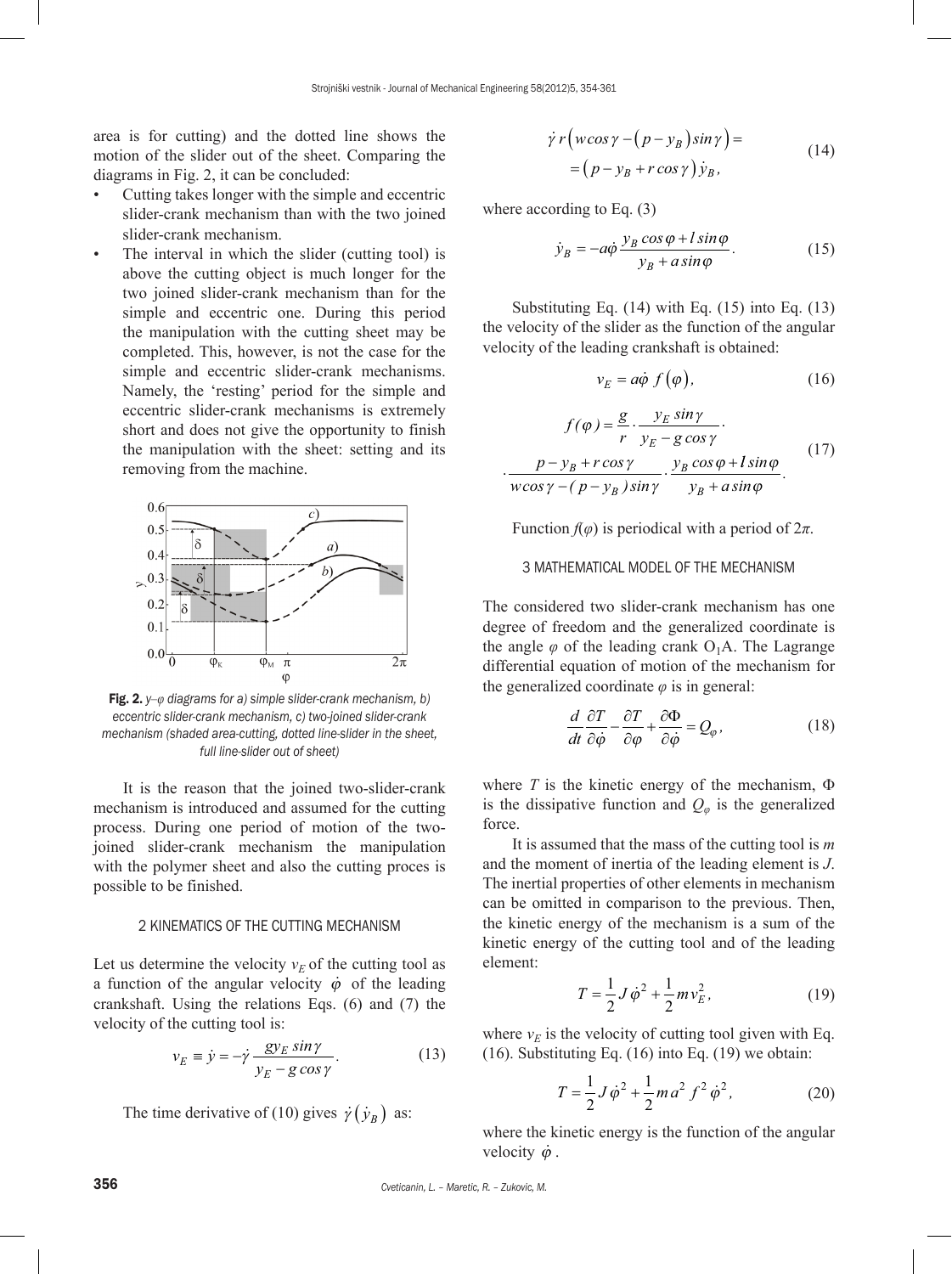Since all the mechanism members are rigid, the elastic energy of the system is zero.

The mechanism is driven by an electro motor whose characteristics is that the driving torque *M* is the function of the velocity  $\dot{\phi}$ , [18]:

$$
M = M_0 \left( 1 - \frac{\dot{\varphi}}{\omega_0} \right),\tag{21}
$$

where  $M_0$  = const. and  $\omega_0$  is the synchrone angular velocity of the motor. Thereby, the driving load is expressed as a function of the angular coordinate describing the crank rotation. Physically this means that the motion of the mechanism has an influence on the motor torque. Such a mechanism is subjected to non-ideal forcing (see [19 to 21]).

The cutting process is required to be managed during the motion of the cutting tool from up to down in the angle interval  $[\varphi_K, \varphi_M]$  where  $\varphi_M$  corresponds to the lowest position of the cutting tool which satisfies the relation  $dy(\varphi_M) / d\varphi = 0$  and  $\varphi_K$  is the angle position for which the cutting starts and has to be adopted to the thickness of the sheet  $\delta$ :  $y(\varphi_K) = y(\varphi_M) + \delta$ . In this interval the cutting force is required to be constant and sufficiently strong to provide the cutting without folding of the sheet. Otherwise, the cutting force is assumed to be zero. Mathematically, for  $\varphi \in [\varphi_K, \varphi_M]$ the constant force is  $F = F_0$  and for  $\varphi \in [0, \varphi_K) \cup (\varphi_M, 2\pi]$  it is  $F = 0$ .



Fig. 3. *y–φ and F – φ diagrams of the cutting tool*

As the cutting process is periodical, the cutting force is modeled as a UnitStep function:

$$
F \equiv F(\varphi) = F_0 F(\varphi) =
$$
  
=  $F_0 \left( \text{UnitStep} \left( \text{mod} \left( \varphi, 2\pi \right) - \varphi_K \right) - \right)$  (22)  
-UnitStep  $\left( \text{mod} \left( \varphi, 2\pi \right) - \varphi_M \right)$ 

where the unit step function is defined as:

$$
UnitStep(x) = \begin{cases} 1, & x \ge 0 \\ 0, & x < 0 \end{cases}
$$

The force distribution is plotted in Fig. 3 ( $\varphi_K$  = 2.06379,  $\varphi_M$  = 2.55591,  $\delta$  = 0.03).

The driving torque *M* and the cutting force *F* give the virtual works for a virtual angle and displacement variations, respectively, i.e.,

$$
\delta A = M \delta \varphi + F \delta y \,. \tag{23}
$$

According to Eq. (16) the variation of the variable *y* is:

$$
\delta y = af \delta \varphi \,. \tag{24}
$$

Substituting Eq. (24) into Eq. (23) we obtain  $δA = Q<sub>φ</sub>δφ$  where the generalized force is:

$$
Q_{\varphi} = M + afF. \tag{25}
$$

During cutting the damping force acts. For energy dissipation during the slider motion through various materials of the polymer sheet, the damping force is assumed to be proportional to the velocity of the cutting tool, i.e.,

$$
\vec{F}_w = -q \vec{v}_E. \tag{26}
$$

The corresponding dissipative function is:

$$
\Phi = \frac{1}{2} q v_E^2, \tag{27}
$$

where  $q$  is the damping coefficient. According to Eq. (16), the dissipative function Eq. (24) is:

$$
\Phi = \frac{1}{2} q a^2 f^2 \dot{\phi}^2.
$$
 (28)

Substituting Eqs. (15), (20) and (28) and the corresponding derivatives calculated in *Appendix* into Eq. (18), the differential equation of motion is obtained:

$$
\left(J + ma^2 f^2\right)\ddot{\varphi} + ma^2 f \frac{df}{d\phi}\dot{\varphi}^2 + qa^2 f^2 \dot{\varphi} =
$$
  
=  $M(\dot{\varphi}) + a f F(\varphi)$ , (29)

where *f* and  $\left(\frac{df}{d\varphi}\right)$  are  $\varphi$  - periodical functions with period of  $2\pi$ . (see Eqs. (17) and (A.5)).

According to Eqs. (17) and (A.5), the functions *f*( $\varphi$ ), *df*( $\varphi$ )/*d* $\varphi$  and *f*( $\varphi$ )(*df*( $\varphi$ )/*d* $\varphi$ ) are plotted in Fig. 4.

Introducing the dimensionless values:

$$
\tau = \omega_0 t, \quad I = \frac{J\omega_0^2}{M_0}, \quad I = \frac{J\omega_0^2}{M_0},
$$

$$
\lambda = \frac{F_0 a}{M_0}, \quad Q = \frac{q a^2 \omega_0}{M_0}, \quad \mu = \frac{m a^2 \omega_0^2}{M_0},
$$
(30)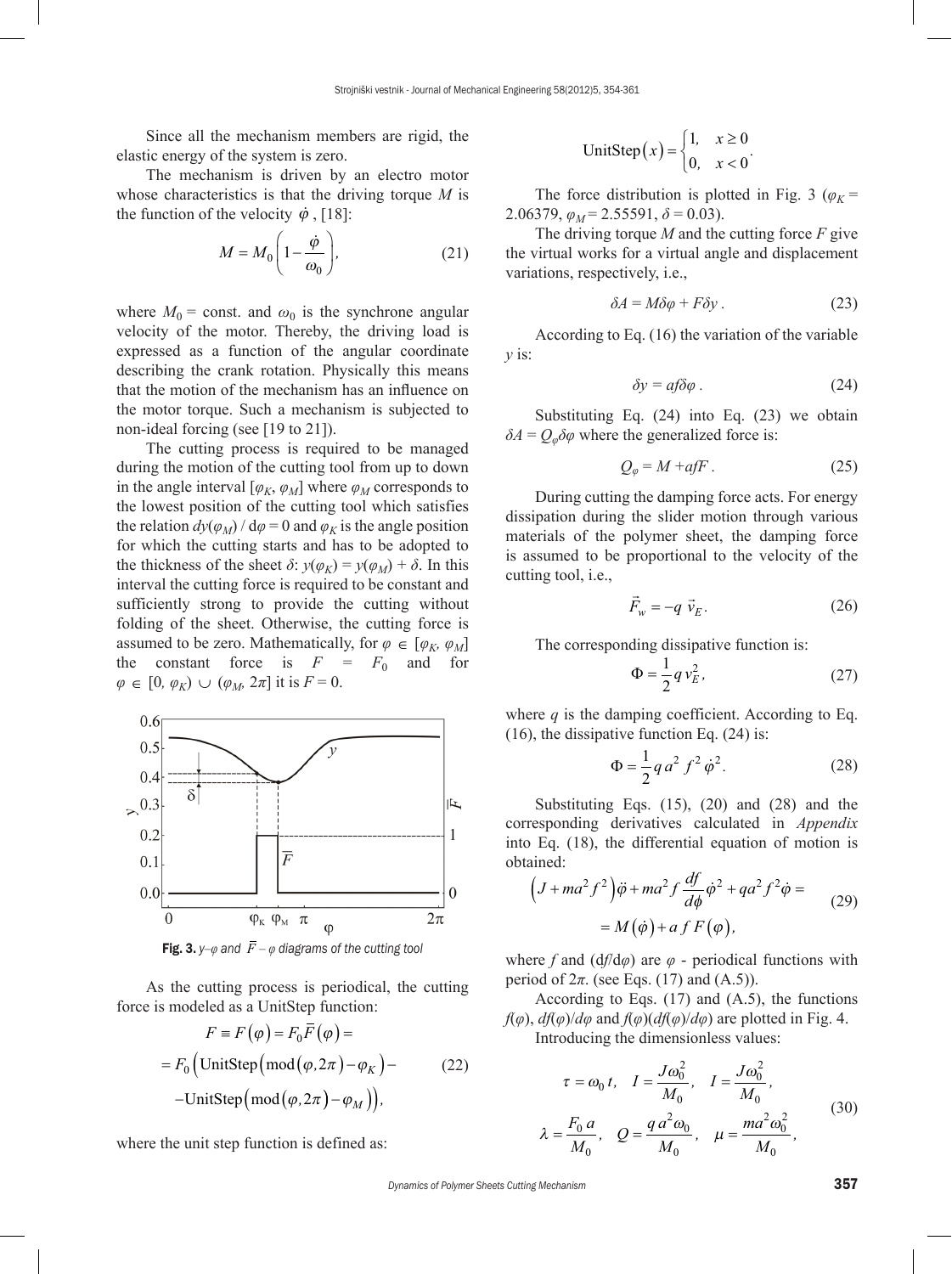the differential equation (29) transforms into:

$$
\left(I + \mu f^2\right)\varphi'' + \mu f \frac{df}{d\varphi}(\varphi')^2 + Q f^2 \varphi' =
$$
  
=  $(1 - \varphi') + \lambda f \overline{F}(\varphi)$ ,  
 $\varphi' = d\varphi / d\tau$ , (31)

where  $\varphi' = d\varphi / d\tau$  and  $\varphi'' = d^2\varphi / d\tau^2$ ,  $\mu$  is dimensionless mass of the cutting tool, *I* is dimensionless moment of inertia of the leading crank  $O_1A$ ,  $O$  is the dimensionless damping coefficient, *λ* is dimensionless cutting force and  $\tau$  is the dimensionless time. Differential equation (31) is strong nonlinear one and only for some special parameter values the closed form analytical solution is possible to be obtained. Otherwise, the Eq. (31) is solved numerically using the Runge-Kutta procedure.



**Fig. 4.**  $f(\varphi) - \varphi$ ,  $(df/d\varphi) - \varphi$  and  $f(\varphi)(df(\varphi)/d\varphi) - \varphi$  curves

## 4 DYNAMIC ANALYSES

Solving Eq. (31) for various values of  $\overline{F}(\varphi)$  the influence of the cutting force on the angular velocity of the motor is obtained. In Fig. 5 the *φ' – τ* curves for various values of  $\overline{F}(\varphi)$  are plotted. (Dimensionless parameters are  $\lambda = 0.033$ ,  $I = 1.4557 \cdot 10^{-4}$ ,  $\mu = 1.051 \cdot 10^{-3}$ ,  $Q = 0.00134$  and the initial conditions  $\varphi(0) = 0$  and  $\varphi'(0) = 1$ ).



**Fig. 5.**  $\varphi'$  –  $\tau$  curves for various values of  $\overline{F}(\varphi)$ : *I: F (φ) = 0, II: F (φ) = 1, III: UnitStep function*

From the analysis of the curves in Fig. 5 it can be concluded:

- For the case when the cutting force is zero,  $\overline{F}(\varphi) = 0$ , and the motion of the mechanism is without loading, the angular velocity of the leading crank  $O_1A$  varies as it is shown in Fig. 5 (curve I). Variation of the angular velocity is periodical.
- If it is assumed that the mechanism is loaded with a force  $\overline{F}(\varphi) = 1$  for all positions of the leading crank, the influence of the force on the angular velocity of the motor motion is extremely high (see curve II in Fig. 5).
- For the case when the cutting process is discontinual and the cutting force has the form Eq. (22) there is a jump in the angular velocity curve (see curve III, Fig. 5).



**Fig. 6.**  $\varphi' - \tau$  curves for various values of  $\lambda$ 

For this case the influence of the cutting parameter *λ* on the  $\varphi'$  – τ is evident (see Fig. 6). The higher the cutting force the higher the velocity variation.

#### 4.1 Analytical

Let us consider the case when  $M_0$  is significantly larger than the parameters *I, μ, Q* and *λ* which for the small parameter  $\varepsilon \ll 1$  have the form:

$$
I = \varepsilon I_1 \,, \quad \mu = \varepsilon \mu_1 \,, \quad Q = \varepsilon Q_1 \,, \quad \lambda = \varepsilon \lambda_1 \,, \tag{32}
$$

Substituting Eq. (32) into Eq. (31) we have:

$$
(1 - \varphi') = \varepsilon \Big( I_1 + \mu_1 f^2(\varphi) \Big) \varphi'' + \varepsilon \mu_1 f(\varphi) \frac{df(\varphi)}{d\varphi} \varphi'^2 +
$$
  
+  $\varepsilon Q_1 f^2(\varphi) \varphi' - \varepsilon f(\varphi) \lambda_1 \overline{F}(\varphi).$  (33)

Using the series expansion of the variable *φ* and its time derivatives up to the first order of the small parameter, we obtain:

$$
\varphi = \varphi_0 + \varepsilon \varphi_1 + \dots ,
$$
  

$$
\varphi' = \varphi_0' + \varepsilon \varphi_1' + \dots ,
$$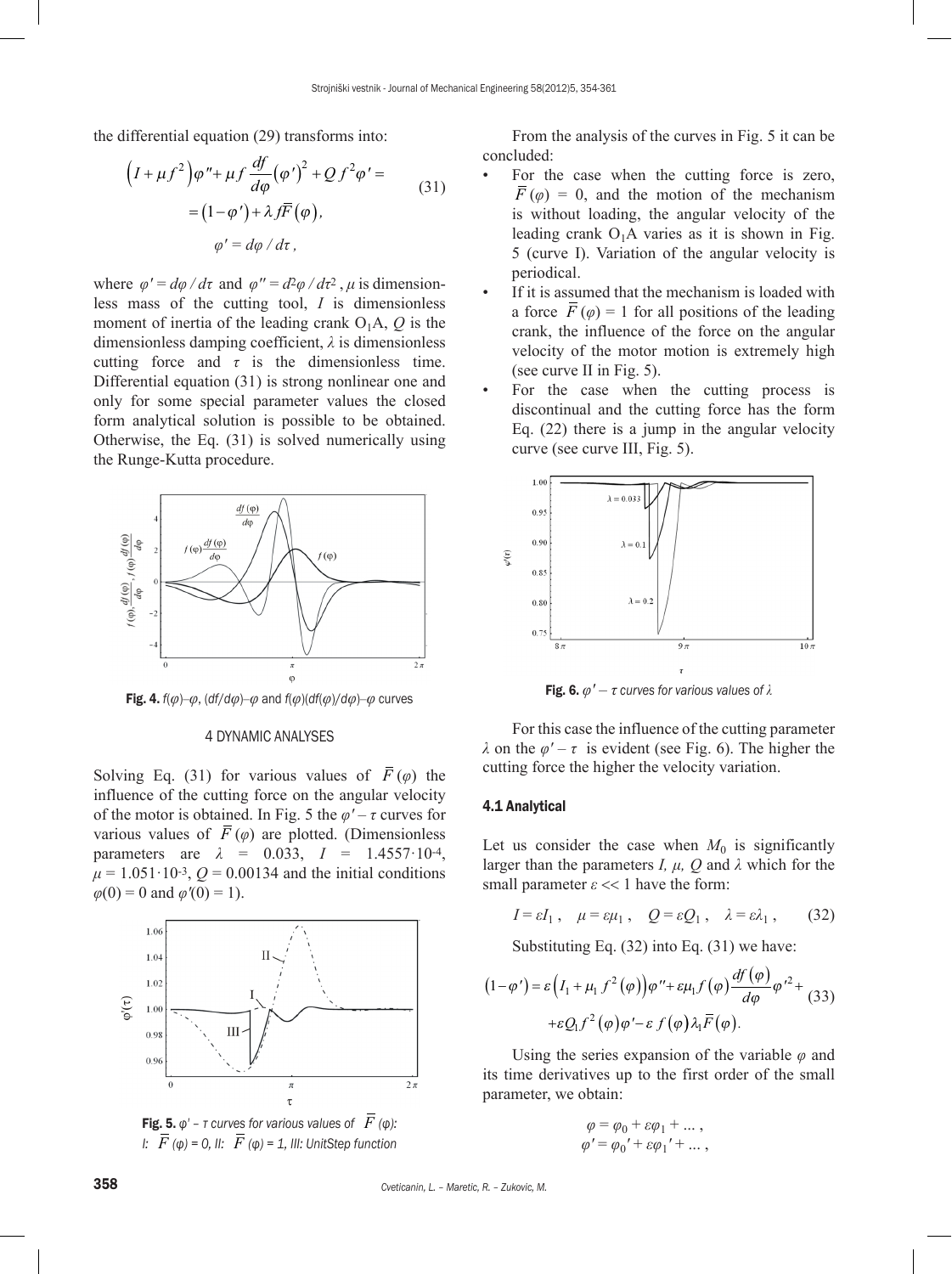$$
\varphi'' = \varphi_0'' + \varepsilon \varphi_1'' + \dots,
$$
  

$$
f(\varphi) = f(\varphi_0 + \varepsilon \varphi_1) \approx f(\varphi_0) + \varepsilon f'(\varphi_0) \varphi_1,
$$
  

$$
df(\varphi) / d\varphi = df(\varphi_0 + \varepsilon \varphi_1) / d\varphi \approx
$$
  

$$
\approx \left(\frac{df(\varphi)}{d\varphi}\right)_{\varphi_0} + \varepsilon \varphi_1 \left(\frac{d^2 f(\varphi)}{d\varphi^2}\right)_{\varphi_0},
$$
  

$$
\overline{F}(\varphi) \approx \overline{F}(\varphi_0).
$$
  
(34)

Substituting Eq. (34) into Eq. (33) and separating the terms with the same order of small parameter *ε* up to the small value of second order, the system of equations follows:

$$
\varepsilon^{0}: \quad 0 = 1 - \varphi_{0} \tag{35}
$$

$$
\varepsilon^{1} : \varphi_{1}^{\prime} = f(\varphi_{0}) \lambda_{1} \overline{F}(\varphi_{0}) - (I_{1} + \mu_{1} f^{2}(\varphi_{0})) \varphi_{0}^{\prime\prime} -
$$
  

$$
- \mu_{1} f(\varphi_{0}) \left(\frac{df}{d\varphi}\right)_{\varphi_{0}} \varphi_{0}^{\prime 2} - Q_{1} f^{2}(\varphi_{0}) \varphi_{0}^{\prime}.
$$
 (36)

Solution of Eq. (35) is  $\varphi_0' = 1 = const.$  which after integration gives:

$$
\varphi_0 = \tau \,. \tag{37}
$$

Substituting Eq. (37) into Eq. (36) we obtain:

$$
\varphi_1' = -\mu_1 f\left(\varphi_0\right) \left(\frac{df}{d\phi}\right)_{\phi_0} - Q_1 f^2\left(\varphi_0\right) +
$$
  
+  $f\left(\varphi_0\right) \lambda_1 \overline{F}\left(\varphi_0\right).$  (38)

According to Eqs. (37), (38) and (34) the first order approximate analytical solution is:

$$
\varphi'(\tau) = 1 + \left( -\mu f(\tau) \left( \frac{df}{d\varphi} \right)_\tau - Qf^2(\tau) + f(\tau) \lambda \overline{F}(\tau) \right). (39)
$$

The influence of mass and damping parameters, and also of the cutting force on the angular velocity of the leading element is obtained. In Fig. 7 the analytical result Eq. (39) is compared with a numerical one which is valid for differential equation (33). The difference between the results is negligible.

#### 5 RESULTS

Let us analyze Eq. (33) and the analytically obtained solution (39). It follows:

- For the mechanism with omitted mass of the leading crank and of the cutting tool, the angular velocity variation is  $\varphi' = (1 + \lambda f \overline{F}(\varphi)) / (1 + Qf^2)$ . For higher values of coefficient of damping the angular velocity is smaller. The influence of the cutting force *λ* on the angular velocity  $\varphi'$  is significant: the higher the cutting force, the larger the angular velocity variation.
- If the mass of the cutting tool and the damping coefficient during cutting are omitted, the differential equation depends on the moment of inertia *I* of the leading crankshaft and on the cutting force  $\lambda$  and is  $I\varphi'' = (1 - \varphi') + \lambda f \overline{F}(\varphi)$ .



Fig. 7. *Comparison of the analytical and numerical φ' – τ functions*

- For the case when damping is neglected and the cutting force is zero, for the initial angular velocity  $\varphi_0'$  the angular velocity of the leading element varies as  $\varphi' = 1 + (\varphi_0' - 1) \exp(-\tau/I)$ . For the steady state motion when time *τ* tends to infinity, the angular velocity of the leading element tends to a constant value:  $\varphi' = 1 = const.$
- If the dimensionless driving torque  $M_0$  is significant in comparison to other parameters of the mechanism, the angular velocity in the first approximation is obtained as  $\varphi' \approx 1 + \varepsilon \varphi_1'$ , where  $\varphi_1' = -\mu f (df / d\varphi) - Qf^2 + \lambda f \overline{F}$ . For certain parameter values the analytically obtained result is compared with exact numerical one (see Fig. 7). The difference between the results is negligible.

#### 6 CONCLUSIONS

The following is concluded:

The damping during cutting has a significant influence on the angular velocity of the leading element of the cutting mechanism. If the mass of the leading crank and of the cutting tool is quite small it is obvious that for higher values of the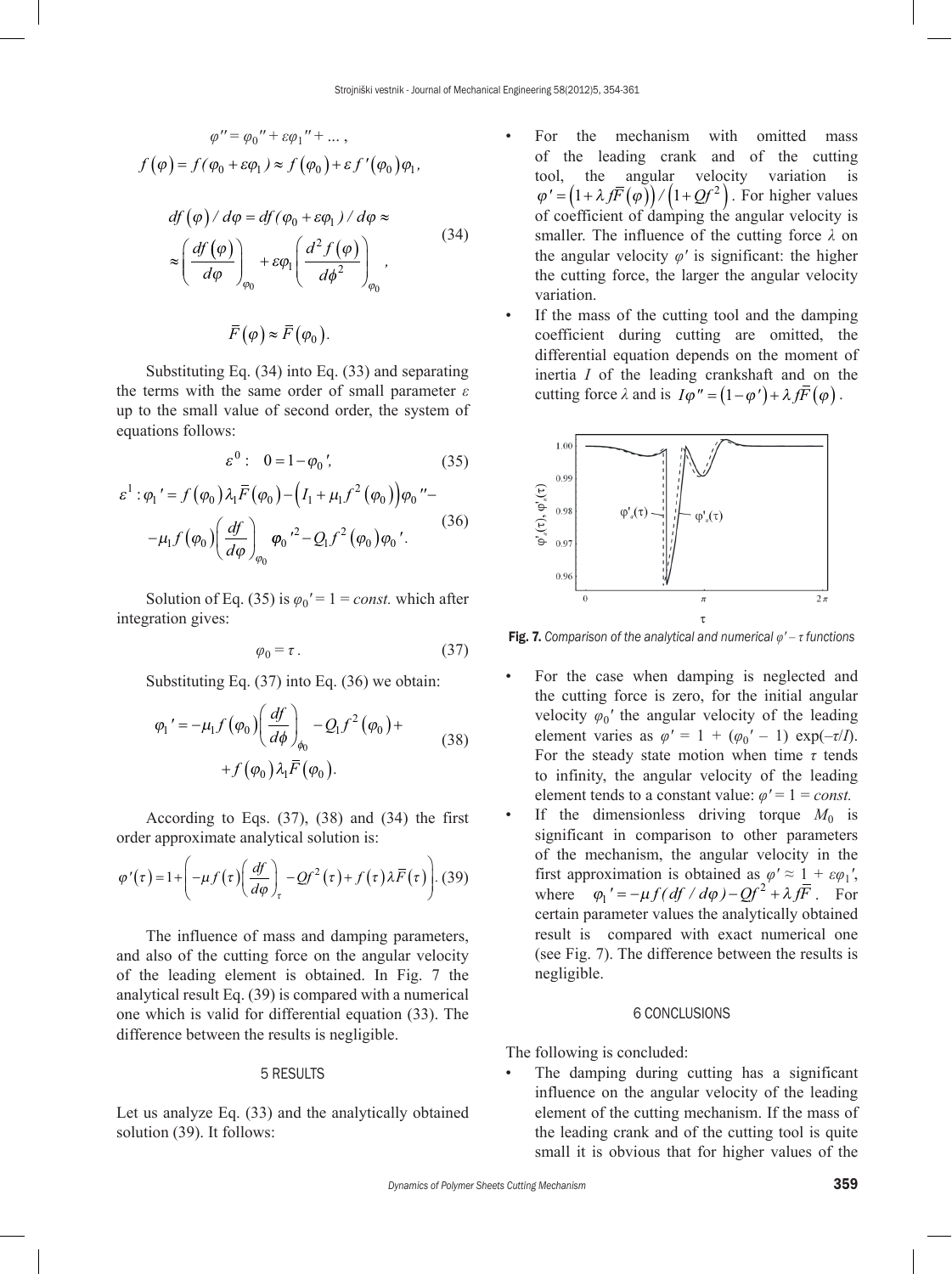damping, the angular velocity of the leading crank is smaller.

- The influence of the cutting force on the angular velocity is also significant: the higher the cutting force, the larger is the angular velocity variation.
- The angular velocity variation affects the stability of motion and also the quality of the cutting process. Namely, for high values of angular velocity variation of the leading element, the motor can get from the steady state stable motion into an unstable one. In addition, the higher the cutting force, the cutting process is retarded due to the fact that the averaged velocity is smaller.

### 7 ACKNOWLEDGEMENT

The investigation has been supported by the Ministry of Science of Serbia (Proj. No. ON174028 and No. IT41007) and Province Secretariat for Science and Technological Development, Autonomous Province of Vojvodina (Proj. No 114-451-2094/2011).

#### 8 REFERENCES

- [1] Artobolevskij, I.I. (1971). *Mechanisms in Contemporary Technique.* Nauka, Moscow.
- [2] Cveticanin, L., Maretic, R. (2000). Dynamic analysis of a cutting mechanism. *Mechanism and Machine Theory*, vol. 35, p. 1391-1411, [DOI:10.1016/S0094-](http://dx.doi.org/10.1016/S0094-114X(00)00007-0) [114X\(00\)00007-0](http://dx.doi.org/10.1016/S0094-114X(00)00007-0).
- [3] Metallidis, P., Natsiavas, S. (2003). Linear and nonlinear dynamics of reciprocating engines. *International Journal of Non-Linear Mechanics*, vol. 38, p. 723-738, [DOI:10.1016/S0020-7462\(01\)00129-9.](http://dx.doi.org/10.1016/S0020-7462(01)00129-9)
- [4] Koser, K. (2004). A slider crank mechanism based robot arm performance and dynamic analysis. *Mechanism and Machine Theory*, vol. 39, p. 169- 182, [DOI:10.1016/S0094-114X\(03\)00112-5](http://dx.doi.org/10.1016/S0094-114X(03)00112-5).
- [5] Ha, J.L., Fung, R.F., Chen, K.Y., Hsien, S.C. (2006). Dynamic modeling and identification of a slider-crank mechanism. *Journal of Sound and Vibration*, vol. 289, p. 1019-1044, [DOI:10.1016/j.](http://dx.doi.org/10.1016/j.jsv.2005.03.011) [jsv.2005.03.011](http://dx.doi.org/10.1016/j.jsv.2005.03.011).
- [6] Erkaya, S., Su, S., Uzmay, I. (2007). Dynamic analysis of a slider-crank mechanism with eccentric connector and planetary gears. *Mechanism and Machine Theory*, vol. 42, p. 393-408, [DOI:10.1016/j.mechmachtheory.2006.04.011.](http://dx.doi.org/10.1016/j.mechmachtheory.2006.04.011)
- [7] Ogura, M., Daidoji, S. (1982). Application and practice of the double slider crank mechanism for the air compressor. *JSME (Japan Society of Mechanical Engineers) International Journal*, *Series B: Fluids and Thermal Engineering*, vol. 48, p. 1483-1491.
- [8] Wang, M., Song, Q., Zhong, K. (2012). The double role piston pump based on the symmetrical tears and crank-link-slider mechanism driven by servo motor. *Applied Mechanics and Materials*, vol. 121-126, p. 2308-2312.
- [9] Komatsubara, H., Mitome, K.-I., Sasaki, Y. (2007). A new cutting machine for elliptical cylinder. *JSME (Japan Society of Mechanical Engineers) International Journal*, *Series C: Mechanical Systems, Machine Elements and Manufacturing*, vol. 73, p. 891-896.
- [10]Kazimierski, Z., Wojewoda, J. (2011). Double internal combustion piston engine. *Applied Energy*, vol. 88, p. 1983-1985, [DOI:10.1016/j.](http://dx.doi.org/10.1016/j.apenergy.2010.10.042) [apenergy.2010.10.042](http://dx.doi.org/10.1016/j.apenergy.2010.10.042).
- [11]Amemiya, T., Kawabuchi, I., Ando, H., Maeda, T. (2007) Double-layer slider-crank mechanism to generate pulling and pushing ground. *IEEE/RSJ International Conference on Intelligent Robots and Systems*, art. no. 4399211, p. 2101-2106.
- [12]Amemiya, T., Maeda, T. (2009). Directional force sensation by asymmetric oscillation from a double-layer slider-crank mechanism. *Journal of Computing and Information Science in Engineering*, vol. 9, art. no. 011001, p. 1-8.
- [13]Masia, L., Krebs, H.I., Cappa, P., Hogen, N. (2007). Design and characterization of hand module for whole-arm rehabilitation following stroke. *IEEE/ ASME Trans. Mechatronics*, vol. 12, p. 399-407.
- [14]Xu, F., Wang, X. (2008). Design and experiments on a new wheel-based cale climbing robot. *IEEE/ ASME International Conference on Advanced Intelligent Mechatronics,* art. no. 4601697, p. 418-423.
- [15]Kim, H.S., Park, J.J., Song, J.B. (2008). Safe joint mechanism using double slider mechanism and spring force. *8th IEEE-RAS International Conference on Humanoid Robots 2008, Humanoids 2008*, art. no. 4755934, p. 73-78.
- [16]Xu, F., Wang, X., Wang, L. (2011). Cable inspection robot for cable-stayed bridges: Design, analysis, and application. *Journal of Field Robotics*, vol.28, p. 441-459, [DOI:10.1002/](http://dx.doi.org/10.1002/rob.20390) [rob.20390.](http://dx.doi.org/10.1002/rob.20390)
- [17]Ren, T., He, B., Chen, J., Jin, X. (2009). Nonsinusoidal waveform and parameters of distance changeable double-slider crank mechanism for mold. *Chinese Journal of Mechanical Engineering*, vol. 45, p. 269-273, [DOI:10.3901/](http://dx.doi.org/10.3901/JME.2009.12.269) [JME.2009.12.269](http://dx.doi.org/10.3901/JME.2009.12.269).
- [18]Sandier, B.Z. (1999). *Designing the Mecha-nisms for Automated Machinery*. Academic Press, New York.